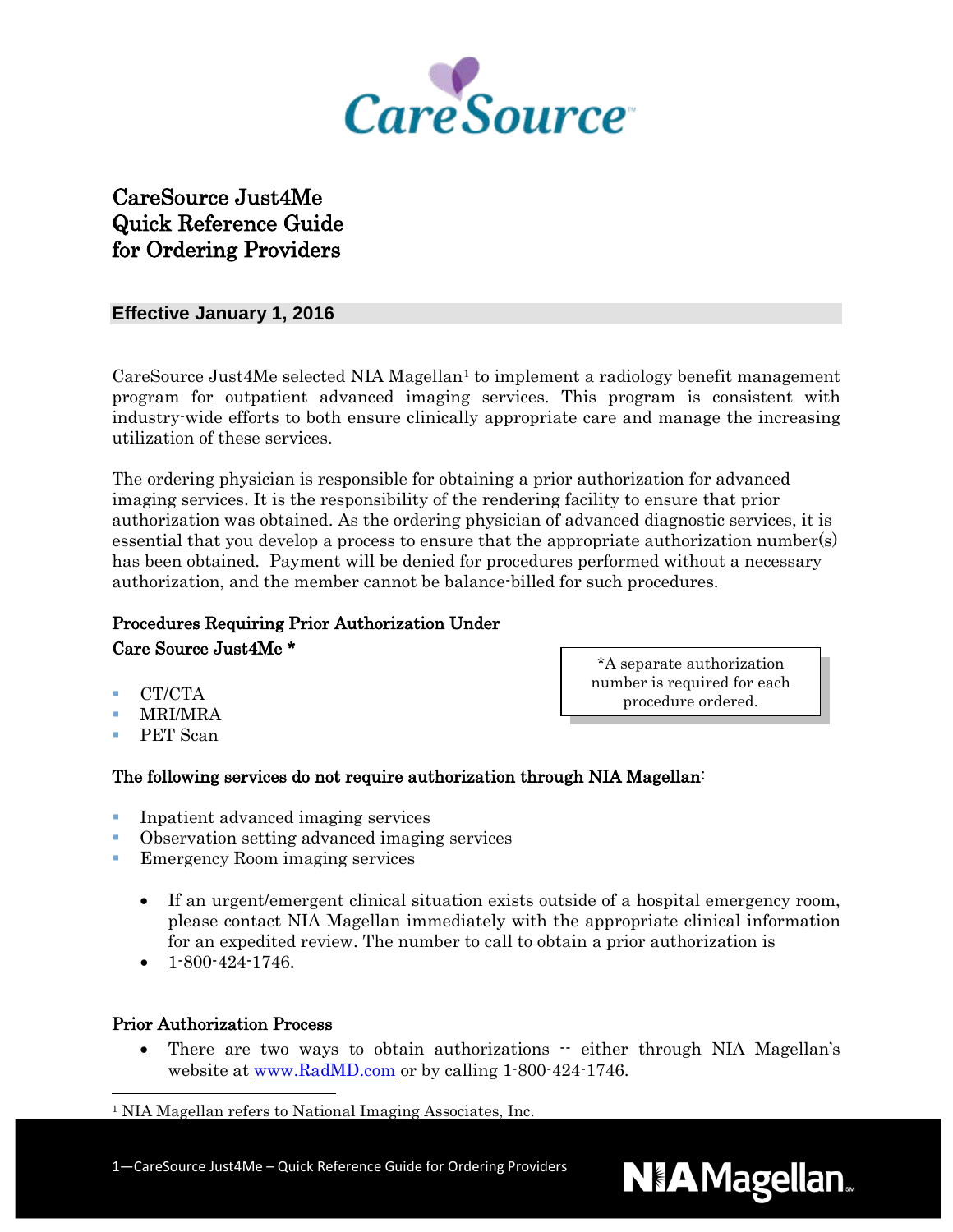#### Information Needed to Obtain Prior Authorization

To expedite the prior authorization process, please have the following information ready before logging into NIA Magellan's website or calling the NIA Magellan Call Center staff. (\*Information is required.)

- Name and office phone number of ordering physician\*
- **Member name and ID number\***
- Requested procedure<sup>\*</sup>
- Name of provider office or facility where the service will be performed\*
- Anticipated date of service (if known)
- Details justifying procedure\*
	- Symptoms and their duration
	- Physical exam findings
	- Conservative treatment patient has already completed (e.g., physical therapy, chiropractic or osteopathic manipulation, hot pads, massage, ice packs, medications)
	- Preliminary procedures already completed (e.g., x-rays, CTs, lab work, ultrasound, scoped procedures, referrals to specialist, specialist evaluation)
	- Reason the study is being requested (e.g., further evaluation, rule out a disorder)
- Please be prepared to fax the following information, if requested:
	- $\Box$  Clinical notes  $\Box$  X-ray reports
		-

 $\Box$  Specialist reports/evaluation  $\Box$  Ultrasound reports

 $\Box$  Previous CT/MRI reports

#### Website Access

- It is the responsibility of the physician ordering the imaging procedure to access NIA Magellan's website or call for prior authorization. Patient symptoms, past clinical history and prior treatment information will be required and should be available at the time of the contact.
- You can request prior authorization at [www.RadMD.com.](http://www.radmd.com/) RadMD is available 24/7, except when maintenance is performed once every other week after business hours. To begin, you will need to obtain your own unique user name and password for each

individual user in your office. Simply go to [www.RadMD.com,](http://www.radmd.com/) click on the New User button and complete the application form.

**Access Provider Self-service at:** [www.RadMD.com](http://www.radmd.com/)

- If requesting authorizations through NIA Magellan's website and your request is pended, you will receive a tracking number and NIA Magellan will contact you to complete the process.
	- The NIA Magellan website cannot be used for retrospective or expedited authorization requests. Those requests must be processed by calling 1-800-424-1746.